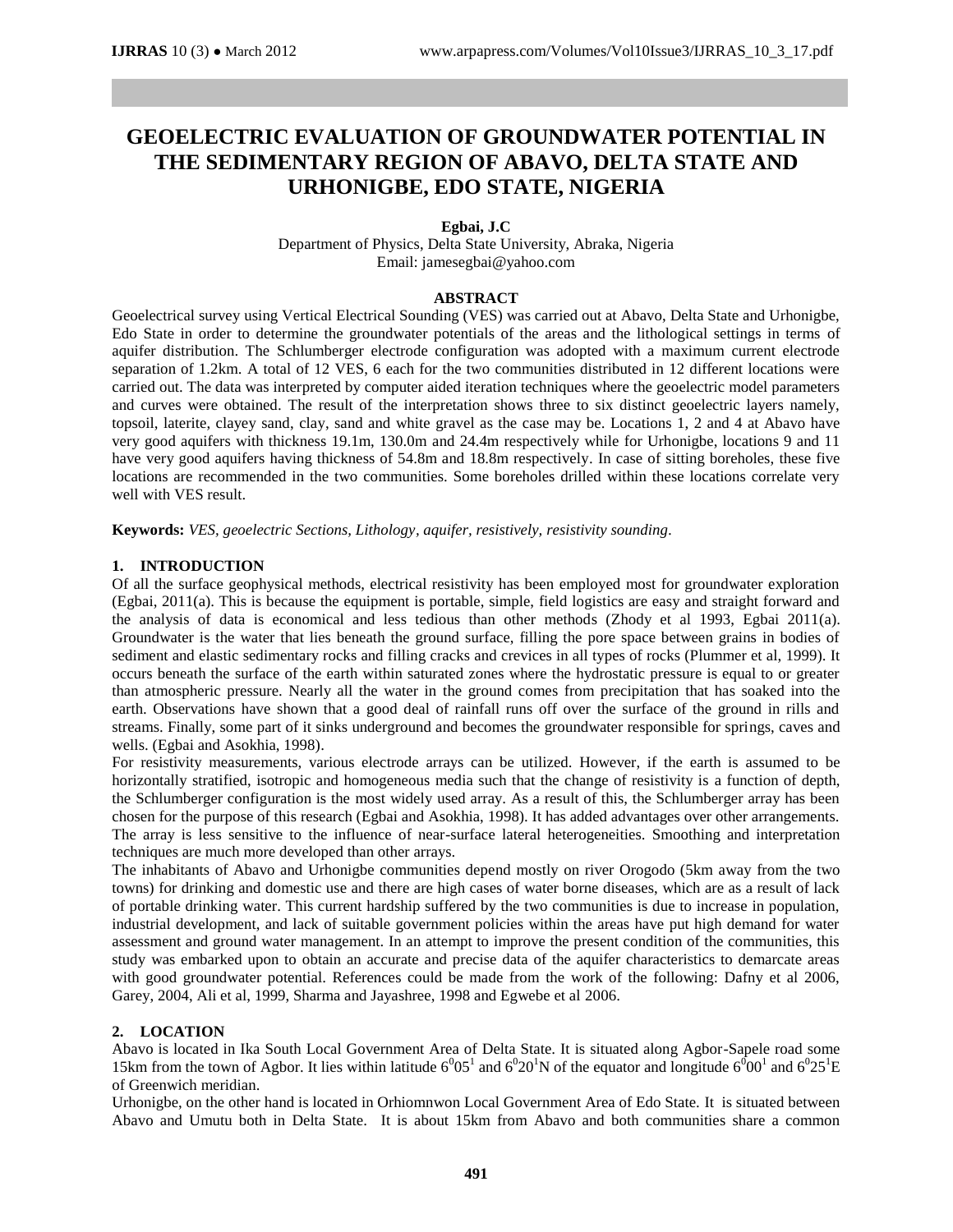boundary. It lies within latitude  $6^0 44^1$  and  $7^0 34^1$ N and longitude  $6^0 04^1$  and  $6^0 43^1$ E. These two communities and the VES locations are as shown in figure 1.

The inhabitants of these two communities are mostly dominated by peasant farmers. The area is of equatorial climate made of two main seasons, the dry and wet season. The dry season begins from October and ends in March while the wet season begins from April and ends in September.



Figure 1: Sketch map of Abavo and Urhonigbe be showing VES locations

#### **GEOLOGY**

This could be seen from the work of (Egbai, 2011b)

### **3. METHOD**

The survey area covers an area network shown in Figure 1. The Schlumberger array was adopted for data acquisition because of the deeper penetration and ability of providing information about variation in formations with depth. A maximum current electrode spacing of 1.2km was used for the sounding. By increasing the separation of the current electrodes, the depth penetrated by the current lines increases. The Abem Terrameter SAS 1000B with an inbuilt booster for greater penetration of current was used for taking surface resistivity sounding.

A total of 12 vertical electrical soundings were carried out in 12 different locations made up of 6 each from the two communities.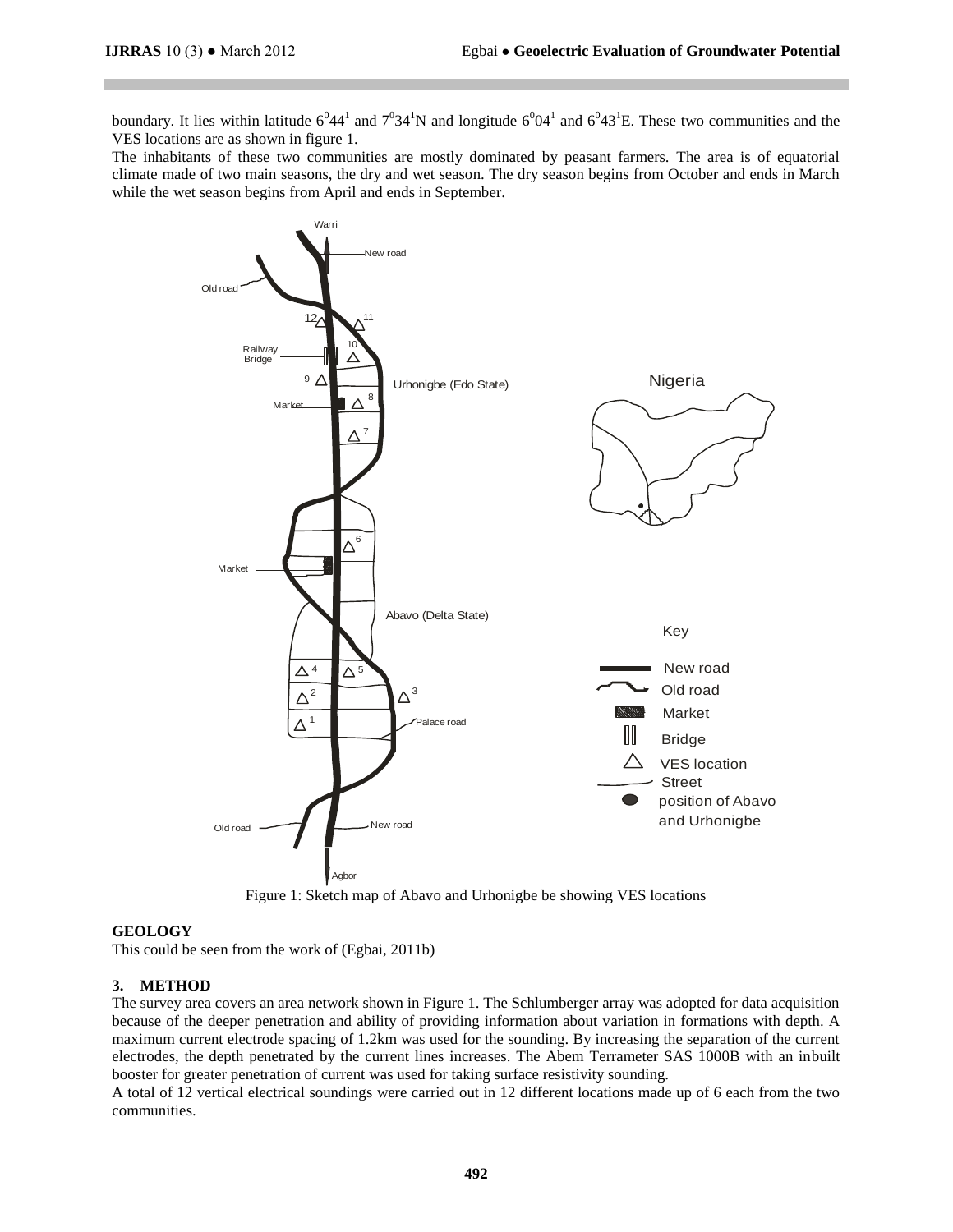## **4. DATA ACQUISITION AND ANALYSIS**

The VES curves were obtained by plotting the apparent resistivity against the current electrode spacing which were interpreted by the partial curve matching method and computer iteration technique (Vander Velpen, 1988). Some typical examples of these curves are as shown in Figure 2 and 3 for Abavo and Urhonigbe respectively. The results of the vertical electrical soundings were presented as geoelectric section as shown in table 1 for Abavo and table 2 for Urhonigbe.

| Electrode      | Electrode      | Potential | Geometric | Apparent         | Apparent       | Apparent       | Apparent     | Apparent       | Apparent     |
|----------------|----------------|-----------|-----------|------------------|----------------|----------------|--------------|----------------|--------------|
| position       | separation     | electrode | Factor    | Resistivity      | Resistivity    | Resistivity    | Resistivity  | Resistivity    | Resistivity  |
|                | (m)            | position  |           |                  |                |                |              |                |              |
|                | AB/2           | (m)       | K         | $(\rho_a)$ VES 1 | $\rho_a$ VES 2 | $\rho_a$ VES 3 | ρa VES 4     | $\rho_a$ VES 5 | (pa) VES 6   |
|                |                |           |           | $(\Omega m)$     | $(\Omega m)$   | $(\Omega m)$   | $(\Omega m)$ | $(\Omega m)$   | $(\Omega m)$ |
|                |                | 0.5       | 6.28      | 1727.10          | 1579.80        | 781.90         | 1080.80      | 362.98         | 611.00       |
| $\overline{c}$ | $\overline{c}$ | 0.5       | 25.13     | 2311.90          | 2249.10        | 995.10         | 1502.80      | 429.72         | 696.10       |
| 3              | 3              | 0.5       | 56.55     | 2391.00          | 2633.10        | 874.70         | 1855.20      | 586.38         | 717.80       |
| 4              | 4              | 0.5       | 100.53    | 3759.80          | 3810.10        | 1176.70        | 1316.00      | 818.31         | 874.60       |
| 5              | 6              | 0.5       | 226.19    | 5623.41          | 3664.30        | 1778.28        | 1995.26      | 707.90         | 1258.93      |
| 6              | 6              | 1.0       | 113.10    | 5623.41          | 2262.00        | 1778.28        | 1995.26      | 707.90         | 1258.93      |
| 7              | 8              | 1.0       | 201.06    | 6534.50          | 3377.80        | 1087.70        | 1505.90      | 571.01         | 1412.53      |
| 8              | 12             | 1.0       | 452.30    | 9635.90          | 5011.87        | 1000.00        | 2013.10      | 787.16         | 1778.28      |
| 9              | 15             | 1.0       | 706.86    | 7244.36          | 5011.87        | 1122.02        | 1995.26      | 6309.57        | 1778.28      |
| 10             | 15             | 2.0       | 353.43    | 7244.36          | 3322.20        | 1122.02        | 1995.26      | 6309.57        | 1778.28      |
| 11             | 25             | 2.0       | 981.75    | 7363.10          | 8344.90        | 1374.50        | 2817.60      | 837.43         | 2258.00      |
| 12             | 32             | 2.0       | 1608.50   | 7079.45          | 8689.60        | 1930.20        | 5275.90      | 1466.95        | 3317.90      |
| 13             | 40             | 2.0       | 2513.37   | 6309.57          | 8689.60        | 2238.72        | 7079.46      | 2739.57        | 3548.13      |
| 14             | 40             | 5.0       | 1005.31   | 6309.57          | 8689.60        | 2238.72        | 7079.46      | 1778.28        | 3548.13      |
| 15             | 65             | 5.0       | 2654.65   | 17782.70         | 9875.30        | 2606.90        | 7079.46      | 2511.89        | 3548.13      |
| 16             | 100            | 5.0       | 6283.19   | 112201.85        | 10690.55       | 6309.57        | 5623.41      | 3162.28        | 17592.90     |
| 17             | 100            | 10.0      | 3141.59   | 112201.85        | 10690.55       | 6309.57        | 5623.41      | 3162.28        | 2697.74      |
| 18             | 150            | 10.0      | 7068.58   | 199526.23        | 17494.70       | 9189.10        | 9189.20      | 5110.58        | 35563.30     |
| 19             | 225            | 10.0      | 15904.31  | 251188.64        | 8912.51        | 5623.41        | 11297.96     | 12771.61       | 38170.30     |
| 20             | 225            | 15.0      | 79052.16  | 251188.64        | 8912.51        | 5623.41        | 11297.96     | 151.09         | 8747.40      |

|  |  |  |  | Table 1: VES DATA FOR ABAVO |
|--|--|--|--|-----------------------------|
|--|--|--|--|-----------------------------|

#### Table 2: VES DATA FOR URHONIGBE

| Electrode | Electrode      | Potential  | Geometric | VES7         | VES <sub>8</sub> | VES <sub>9</sub> | <b>VES 10</b> | <b>VES 11</b> | <b>VES 12</b> |
|-----------|----------------|------------|-----------|--------------|------------------|------------------|---------------|---------------|---------------|
| Position  | Separation     | Electrode  | Factor    |              |                  |                  |               |               |               |
|           |                | Separation |           | $\rho_a$     | $\rho_a$         | $\rho_a$         | $\rho_a$      | $\rho_a$      | $\rho_a$      |
|           | $AB/2$ (m)     | $MN/2$ (m) | $\bf K$   |              |                  |                  |               |               |               |
|           |                |            |           | $(\Omega m)$ | $(\Omega m)$     | $(\Omega m)$     | $(\Omega m)$  | $(\Omega m)$  | $(\Omega m)$  |
| 1         | 1              | 0.5        | 6.28      | 439.0        | 95.0             | 1374.0           | 560.0         | 420.0         | 120.0         |
| 2         | 2              | 0.5        | 25.13     | 434.0        | 110.0            | 1941.0           | 470.0         | 550.0         | 160.0         |
| 3         | $\overline{3}$ | 0.5        | 56.55     | 434.0        | 106.0            | 1935.0           | 439.0         | 750.0         | 210.0         |
| 4         | 4              | 0.5        | 100.53    | 325.0        | 105.0            | 1946.0           | 460.0         | 839.0         | 216.0         |
| 5         | 6              | 0.5        | 226.19    | 218.0        | 85.0             | 1256.0           | 520.0         | 951.0         | 219.0         |
| 6         | 6              | 1.0        | 113.10    | 281.0        | 83.0             | 1219.0           | 520.0         | 948.0         | 218.0         |
| $\tau$    | 8              | 1.0        | 201.06    | 165.0        | 61.0             | 1219.0           | 510.0         | 1000.0        | 200.0         |
| 8         | 12             | 1.0        | 452.39    | 90.0         | 43.0             | 1325.0           | 508.0         | 1060.0        | 240.0         |
| 9         | 15             | 1.0        | 706.86    | 60.0         | 30.0             | 1965.0           | 580.0         | 1196.0        | 260.0         |
| 10        | 15             | 2.0        | 353.43    | 54.7         | 28.0             | 1695.0           | 576.0         | 1200.0        | 258.0         |
| 11        | 25             | 2.0        | 981.0     | 114.0        | 18.0             | 2920.0           | 796.0         | 1296.0        | 320.0         |
| 12        | 32             | 2.0        | 1608.50   | 14.9.0       | 13.0             | 3739.0           | 1000.0        | 1500.0        | 380.0         |
| 13        | 40             | 2.0        | 2513.57   | 210.7        | 19.0             | 5187.0           | 1200.0        | 2000.0        | 436.0         |
| 14        | 40             | 5.0        | 1005.31   | 387.0        | 19.0             | 4846.0           | 1196.0        | 1956.         | 438.0         |
| 15        | 65             | 5.0        | 2054.65   | 594.0        | 47.0             | 7021.0           | 1600.0        | 3100.0        | 600.0         |
| 16        | 100            | 5.0        | 6283.19   | 1016.0       | 115.0            | 8615.0           | 2800.0        | 3000.0        | 986.0         |
| 17        | 100            | 10.0       | 3141.59   | 933.0        | 110.0            | 8590.0           | 4100.0        | 4100.0        | 987.0         |
| 18        | 150            | 10.0       | 7068.59   | 1204.0       | 161.0            | 8196.0           | 5700.0        | 5697.0        | 850.0         |
| 19        | 225            | 10.0       | 15904.31  | 1439.0       | 208.0            | 5942.0           | 5698.0        | 5700.0        | 285.0         |
| 20        | 225            | 20.0       | 7952.16   | 3771.0       | 210.0            | 6110.0           | 5698.0        | 6800.0        | 289.0         |
| 21        | 325            | 20.0       | 16591.54  | 3570.0       | 300.0            | 3911.0           | 6100.0        | 7900.0        | 3000.0        |
| 22        | 400            | 20.0       | 19634.95  | 3509.0       | 380.0            | 3211.0           | 5500.0        | 6897.0        | 2000.0        |
| 23        | 450            | 20.0       | 31808.62  | 3459.0       | 420.0            | 2761.0           | 5000.0        | 6800.0        | 2800.0        |
| 24        | 500            | 20.0       | 39269.93  | 4056.0       | 510.0            | 2402.0           | 4596.0        | 7000.0        | 3798.0        |
| 25        | 500            | 30.0       | 26179.93  | 5182.0       | 1480.0           | 2374.0           | 4600.0        | 6700.0        | 3798.0        |
| 26        | 550            | 30.0       | 31677.72  | 4523.0       |                  | 1753.0           | 400.0         |               | 4100.0        |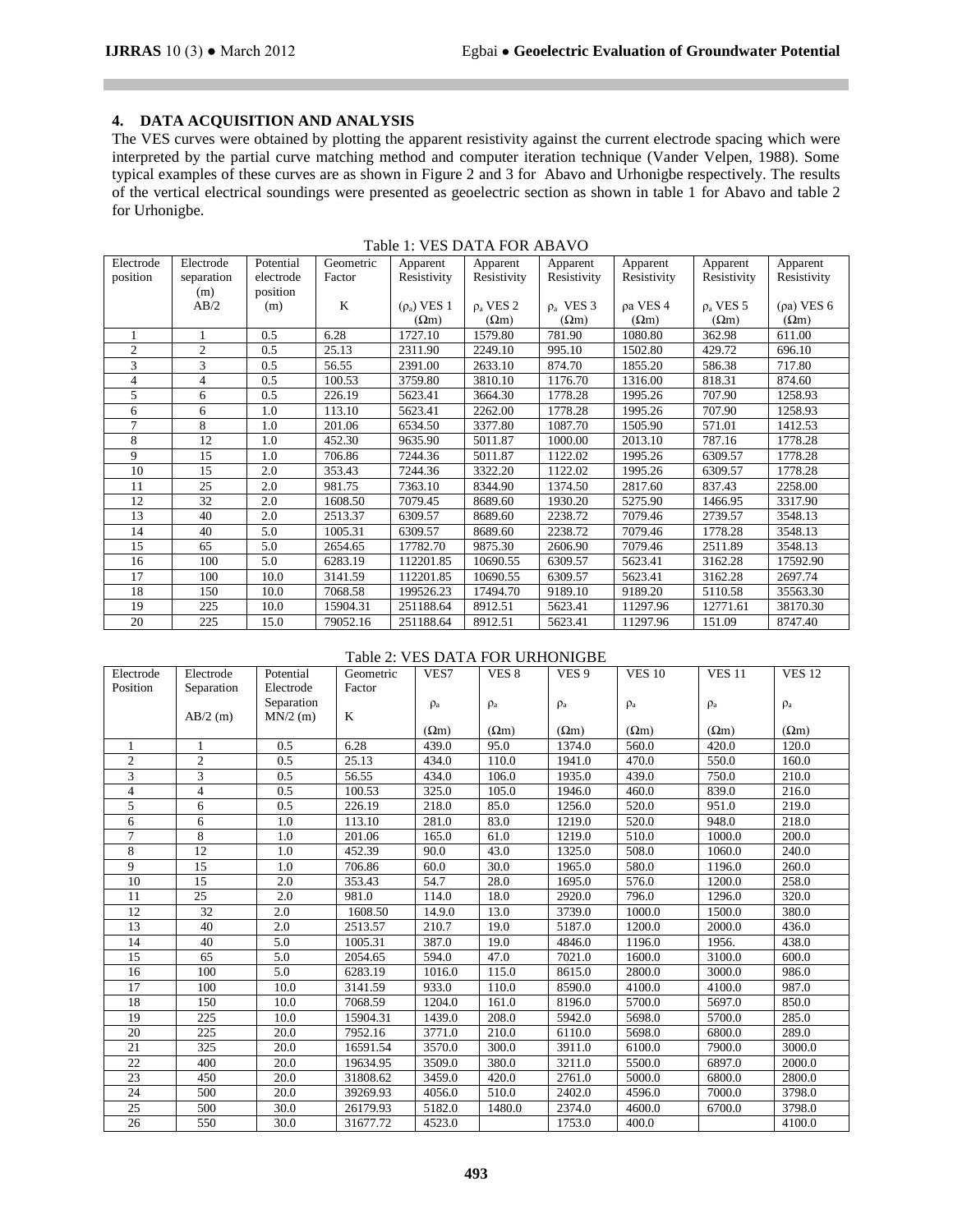**Contract Contract** 

| <b>VES</b>   | <b>LAYERS</b>            | Resistivity  | Thickness | Depth  | Lithology           | Curve      | Rms % |
|--------------|--------------------------|--------------|-----------|--------|---------------------|------------|-------|
|              |                          | $(\Omega m)$ | (m)       | (m)    |                     | Type       | Error |
| $\mathbf{1}$ | 1                        | 1463.80      | 1.00      | 1.00   | Top soil            |            |       |
|              | $\boldsymbol{2}$         | 7300.20      | 1.20      | 2.20   | Laterite            |            |       |
|              | $\overline{\mathbf{3}}$  | 18115.80     | 5.20      | 7.40   | Sand                | KA         | 5.30  |
|              | 4                        | 3207.40      | 19.10     | 26.50  | Coarse grained sand |            |       |
|              | 5                        | 77498.30     |           |        | White gravel        |            |       |
| 2            | $\mathbf{1}$             | 1466.10      | 0.90      | 0.90   | Top soil            |            |       |
|              | $\mathfrak{2}$           | 4497.80      | 8.30      | 9.20   | Laterite            |            |       |
|              | $\overline{3}$           | 2714.30      | 2.20      | 11.40  | Fine sand           |            |       |
|              | $\overline{4}$           | 32838.70     | 41.80     | 53.20  | Sand                | AH         | 7.10  |
|              | 5                        | 1414.80      | 130.00    | 183.20 | Coarse grained sand |            |       |
|              | 6                        | 44473.00     |           |        | White gravel        |            |       |
| 3            | $\mathbf{1}$             | 699.00       | 0.90      | 0.90   | Top soil            |            |       |
|              | $\boldsymbol{2}$         | 1593.20      | 2.50      | 3.40   | Laterite            |            |       |
|              | $\overline{\mathbf{3}}$  | 700.60       | 8.00      | 11.40  | Clayey sand         |            |       |
|              | $\overline{\mathcal{L}}$ | 8815.80      | 110.10    | 121.50 | Fine grained sand   | <b>KHA</b> | 8.80  |
|              | 5                        | 1108.30      | 17.00     | 138.50 | Sand                |            |       |
|              | 6                        | 8364.10      |           |        | White gravel        |            |       |
| 4            | $\mathbf{1}$             | 922.00       | 0.70      | 0.70   | Top soil            |            |       |
|              | $\boldsymbol{2}$         | 2939.90      | 1.20      | 1.90   | Laterite            |            |       |
|              | 3                        | 876.70       | 4.10      | 6.00   | Clay                |            |       |
|              | $\overline{4}$           | 16727.90     | 24.40     | 30.40  | Fine grained sand   | <b>KHA</b> | 6.50  |
|              | 5                        | 2435.20      | 43.10     | 73.50  | Clayey sand         |            |       |
|              | 6                        | 91044.50     |           |        | White gravel        |            |       |
| 5            | $\mathbf{1}$             | 203.10       | 0.10      | 0.10   | Laterite            |            |       |
|              | $\frac{2}{3}$            | 127.30       | 0.10      | 0.20   | Clcay               | A          | 10.90 |
|              |                          | 1298.40      | 10.90     | 11.10  | White sand          |            |       |
|              | $\overline{4}$           | 100000.00    |           |        | White gravel        |            |       |
| 6            | $\mathbf{1}$             | 188.20       | 0.50      | 0.50   | Top soil            |            |       |
|              | $\boldsymbol{2}$         | 1062.70      | 8.80      | 9.30   | Laterite            | KA         | 6.90  |
|              | 3                        | 102.00       | 0.90      | 10.20  | Clay                |            |       |
|              | $\overline{4}$           | 20408.10     |           |        | White gravel        |            |       |

|  | Table 3: Geoelectric section of Abavo, locations |  |  |  |
|--|--------------------------------------------------|--|--|--|
|--|--------------------------------------------------|--|--|--|

## TABLE 4: SUMMARY OF COMPUTER ITERATION AND GEOCLECTRIC SECTION OF URHONIGBE

| <b>VES</b>     | <b>LAYERS</b>            | Resistively | Thickness        | Depth | Litho logy        | Curve type                                   | RMS%  |
|----------------|--------------------------|-------------|------------------|-------|-------------------|----------------------------------------------|-------|
|                |                          | (RM)        | (M)              | (M)   |                   |                                              | Error |
|                | $\mathbf{1}$             | 469.7       | 2.2              | 2.2   | Top soil          | $\rho_1 > \rho_2 > \rho_3 < \rho_4 < \rho_5$ |       |
| $\overline{7}$ | $\frac{2}{3}$            | 151.7       | 3.6              | 5.8   | Clayey sand       |                                              | 6.0   |
|                |                          | 28.2        | 2.1              | 7.9   | Clay              | QA                                           |       |
|                | $\overline{4}$           | 699.9       | 10.0             | 17.9  | Fine grained sand |                                              |       |
|                | 5                        | 56675.0     |                  |       | White gravel      |                                              |       |
|                | 1                        | 107.9       | 4.8              | 4.8   | Top soil          | $\rho_1 > \rho_2 < \rho_3 < \rho_4$          |       |
| 8              | $\frac{2}{3}$            | 5.3         | 6.0              | 10.8  | Clay              |                                              | 10.9  |
|                |                          | 102.8       | 5.4              | 16.2  | Clayey sand       | HA                                           |       |
|                | $\overline{4}$           | 52234.7     |                  |       | White gravel      |                                              |       |
|                | $\mathbf{1}$             | 1252.0      | 0.7              | 0.7   | Top soil          |                                              |       |
|                | $\sqrt{2}$               | 3379.7      | 1.3              | 2.0   | Laterite          | <b>KHK</b>                                   | 2.9   |
| 9              | $\overline{\mathbf{3}}$  | 415.6       | 2.5              | 4.5   | Clay              | $\rho_1 < \rho_2 > \rho_3 < \rho_4 > \rho_5$ |       |
|                | $\overline{4}$           | 19604.7     | 54.8             | 59.3  | White sand        |                                              |       |
|                | 5                        | 1204.3      |                  |       | Clayey sand       |                                              |       |
|                | $\mathbf{1}$             | 597.6       | 0.8              | 0.8   | Top soil          |                                              |       |
|                | $\frac{2}{3}$            | 347.6       | 1.2              | 2.0   | Clayey sand       | $\rho_1 > \rho_2 < \rho_3 > \rho_4 < \rho_5$ |       |
| 10             |                          | 623.0       | 3.7              | 5.7   | Fine grained sand | <b>HKH</b>                                   | 5.3   |
|                | $\overline{\mathcal{L}}$ | 146.0       | 2.4              | 8.1   | Clay              |                                              |       |
|                | 5                        | 7622.9      |                  |       | White sand        |                                              |       |
|                | $\mathbf{1}$             | 368.3       | $\overline{0.8}$ | 0.8   | Top soil          | $\rho_1 < \rho_2 < \rho_3 < \rho_4$          |       |
| 11             |                          | 1112.6      | 14.9             | 15.7  | Laterite          | A                                            | 3.7   |
|                | $\frac{2}{3}$            | 5418.0      | 18.8             | 34.5  | Sand              |                                              |       |
|                | $\overline{\mathcal{L}}$ | 9299.9      |                  |       | White gravel      |                                              |       |
| 12             |                          | 175.1       | 7.7              | 7.7   | Top soil          | $\rho_1 < \rho_2 < \rho_3$                   |       |
|                |                          | 715.3       | 98.0             | 105.7 | Clayey sand       | А                                            | 17.0  |
|                | $\frac{2}{3}$            | 10000.0     |                  |       | White gravel      |                                              |       |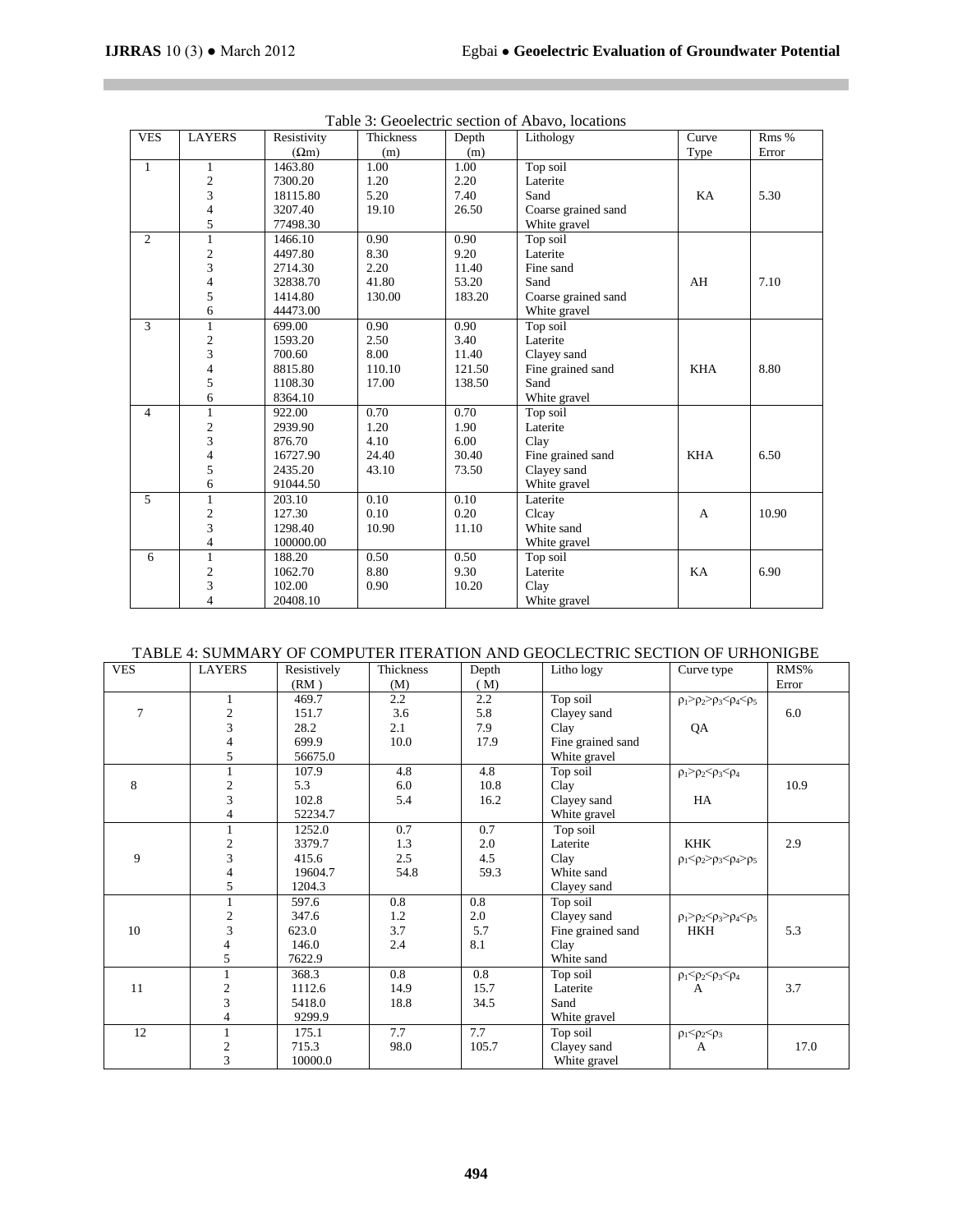

Figure 2: VES curves for Abavo locations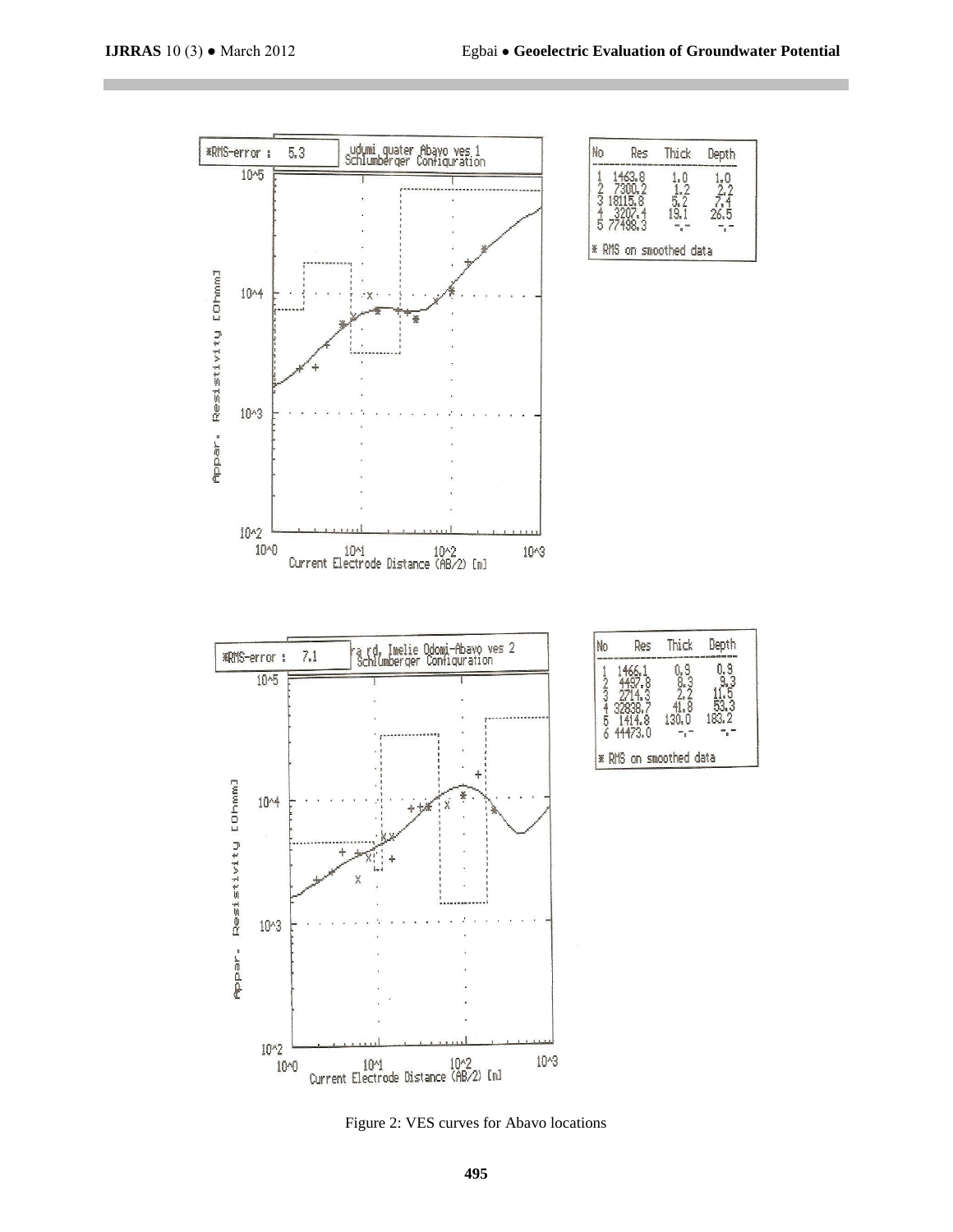No

 $1 - 25$ 

ř

Res

÷. \* RMS on smoothed data

Thick

Q,

1

 $54.8$ 

Depth

 $0.24$ 

 $5\frac{4}{3}$ . 4

 $- - -$ 



Urhonigbe VES 8

Figure 3: VES curves for Urhonigbe locations

1043

No Res Thick Depth  $\begin{array}{c} 4.8 \\ 10.9 \\ 16.2 \end{array}$  $107.9$ 4,8  $1 - 20$ 6.<br>5. 52234 \* RMS on smoothed data

 $\begin{array}{ll} 10{\uparrow}1 & 10{\uparrow}2 \\ \text{Current Electrode Distance (AB/2) [m]} \end{array}$ 

 $10^{\circ}0$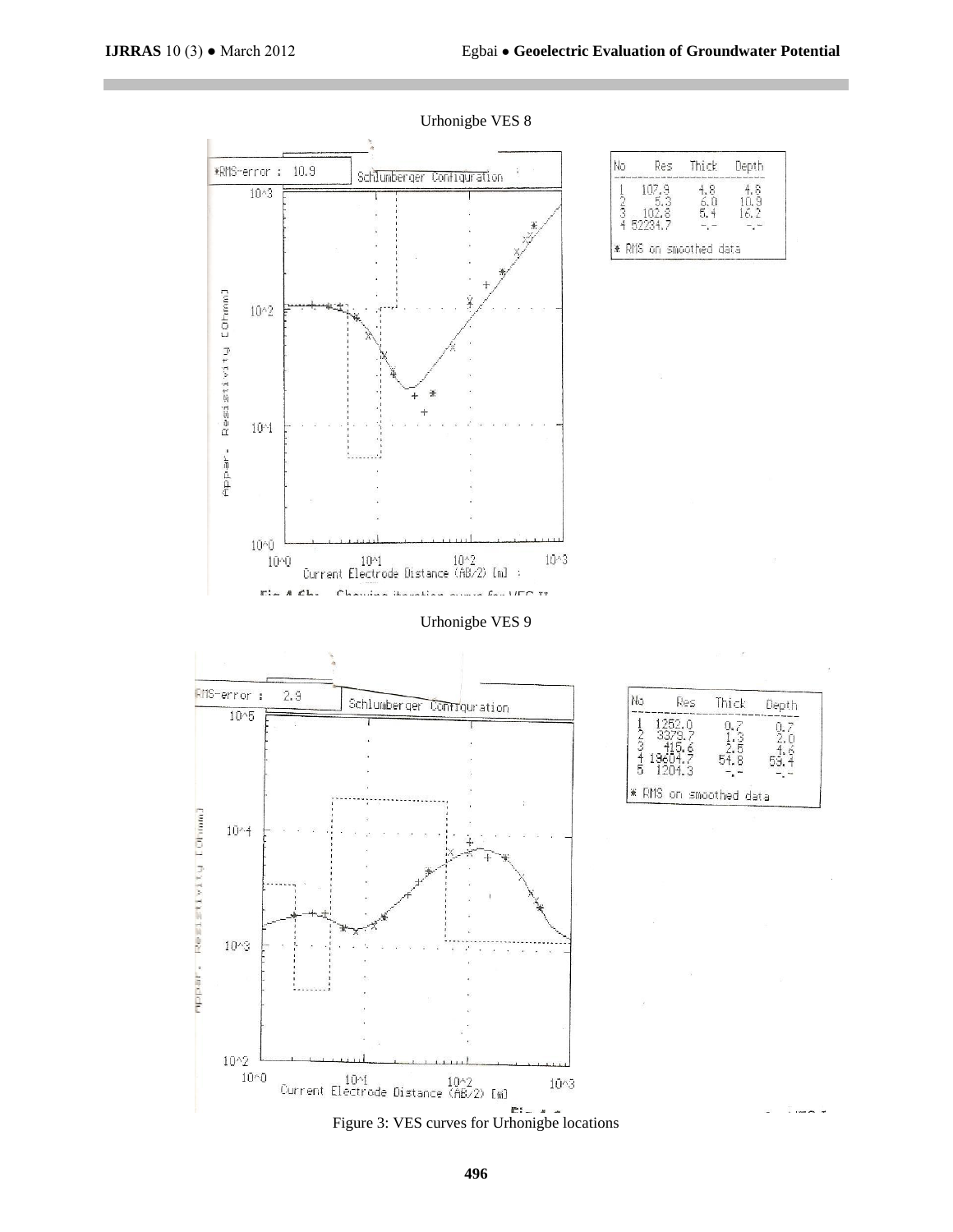### **5. RESULTS AND DISCUSSION**

The results of the survey are presented in tables 1,2,3,4 with their respective curves shown in figure 2 and 3. The interpretation of the vertical electrical sounding curves show that of KA, AH,

KHA, A, KA, QA, HA, KHK, and HKA types. The iterated results analyzed show that the layers vary generally from three to six and root mean square percentage error from 2.9 to 17.0

Location 1 at Abavo is made of 5 layers with resistively ranging from 1463.8  $\Omega$ m to 77498.0 $\Omega$ m with thickness varying from 1.0m to 19.1m. It is made of topsoil, laterite , sand, coarse grained sand and white gravel. The aquifer is located in the fourth layer with thickness 19.1m at a depth of 26.5m.

Location 2, 3 and 4 at Abavo are made of 6 layers with AH,KHA and KHA curve types respectively. The resistivity for these locations vary from 1414.8Ωm to 4447.0Ωm with thickness 0.9m to 130.0m for location 2, 699. 0Ωm to 8815.8Ωm with thickness 0.9 to 17.1m for location 3 while locations 4 vary from 876.7Ωm to 91044.5Ωm with thickness 0.7m to 43.1m.These locations are made of topsoil, laterite, sand fine grained sand, clay and white gravel. The aquifers for location 2 and 3 are within the fifth layer while location 4 has its aquifer located in the fourth layer. The thickness o f the aquifer for these locations are 130.0m, 17.0m and 24.4m at a depth of 183.2m, 138.5m and 30.4m respectively.

Location 5 and 6 at Abavo are made of 4 layers with resistivity vary from 127.3Ωm to 100,000.0Ωm at a depth of 0.10m to 10.9m for location 5 while location 6 has resistivities vary from 102.0 $\Omega$ m to 20, 408.1 $\Omega$ m at a depth of 0.5m to 8.8m. The aquifers for these two locations are embedded in the third layer with thickness of 10.9m and 0.9m at a depth of 11.1m and 10.2m respectively for location 5 and 6.

Location 7, 9 and 10 at Urhonigbe are of 5 layers made of QA,KHK and HKH type curves respectively. The resistivity of these location vary from 28.2Ωm to 699.9Ωm, 415.6Ωm to 19604.7Ωm and 146.0Ωm to 7622.9Ωm with thickness 2.2m to 10.0m, 0.7m to 54.8 and 0.8m to 3.7m respectively for locations 7, 9 and 10. The aquifer for these locations have thickness of 10.0m at a depth of 17.9m in the fourth layer for location 7, 54.8m thickness at a depth of 59.3m in the fourth layer for location 9 while location 10 has thickness and depth at infinity.

Locations 8 and 11 are of 4 layers made of HA and A curves type. The resistivity for these locations ranges from 5.3Ωm to 52234.7Ωm with thickness from 4.8m to 6.0m at a depth of 4.8m to 16.2m for location 8 while location 11 is of resistivity ranging from 368.3 $\Omega$ m to 9299.9 $\Omega$ m with thickness varying from 0.8m to 18.8m at a depth of 0.8m to 34.5m. The lithology for this locations are mainly top soil, laterite, clay, sand and white gravel. The aquifer for location 8 has thickness of 5.4m at a depth of 16.2m while location 9 has thickness of 18.8m at a depth of 34.5m

Location 12 has three layers made of A type curve. The resistivity for the three layers are 175.1Ωm, 715.3Ωm and 100000.0Ωm with thickness 7.7m and 98.0m at a depth of 7.7m and 105.7m respectively. The lithology is of top soil, sand and white gravel. The aquifer in this location is at a depth of 105.7m.

Locations 1, 2 and 4 at Abavo show very good aquifer where boreholes could be sited with thickness 19.1m, 130.0m and 24.4m respectively. Of all these location 4 is the best having a depth of 30.4m. For Urhonigbe, locations 9 and 11 have the best aquifer and boreholes could be sited in these locations.

A reliable interpretation was made by having a look at the lithological borehole descriptions and geophysical well logs within these areas of surveys. This was purely in conformity with the vertical electrical survey results.

### **6. CONCLUSION**

Vertical Electrical Sounding using Schlumberger electrode configuration was conducted at Abavo and Urhonigbe to determine the underground water potential and the lithological setting in terms of aquifer distribution. The study has shown that the communities are underlain by 3 to 6 geoelectric layers within the depth penetrated. The research has enabled the determination of the depth to water table, aquifer thickness, and sub-surfaces geology of the study area thus revealing its groundwater distribution as well as its potential as a substitute or compliment to the surface water resources from River Orogodo and rain water.

The results of the research have shown that location 4 has the best aquifer of thickness 24.4m at a depth of 30.4m for Abavo while for Urhonigbe, locations 9 and 11 have the best aquifer of thickness 54.8m and 18.8m at a depth of 59.3m and 34.5m respectively. For maximum yield boreholes should be sited in locations 4, 9 and 11 for both communities.

Locations 6, 8, 10 and 12 where some abortive boreholes are located and aquifers not well defined, these is need to increase the array spread for greater current penetration and deeper penetration beyond the depth of these locations. This is because there is tendency for aquifer bearing formations to be discovered beyond 10.2m, 59.3m, 8.1m and 105.7m for these four locations since there is an increasing value of apparent resistivity obtained from the curves.